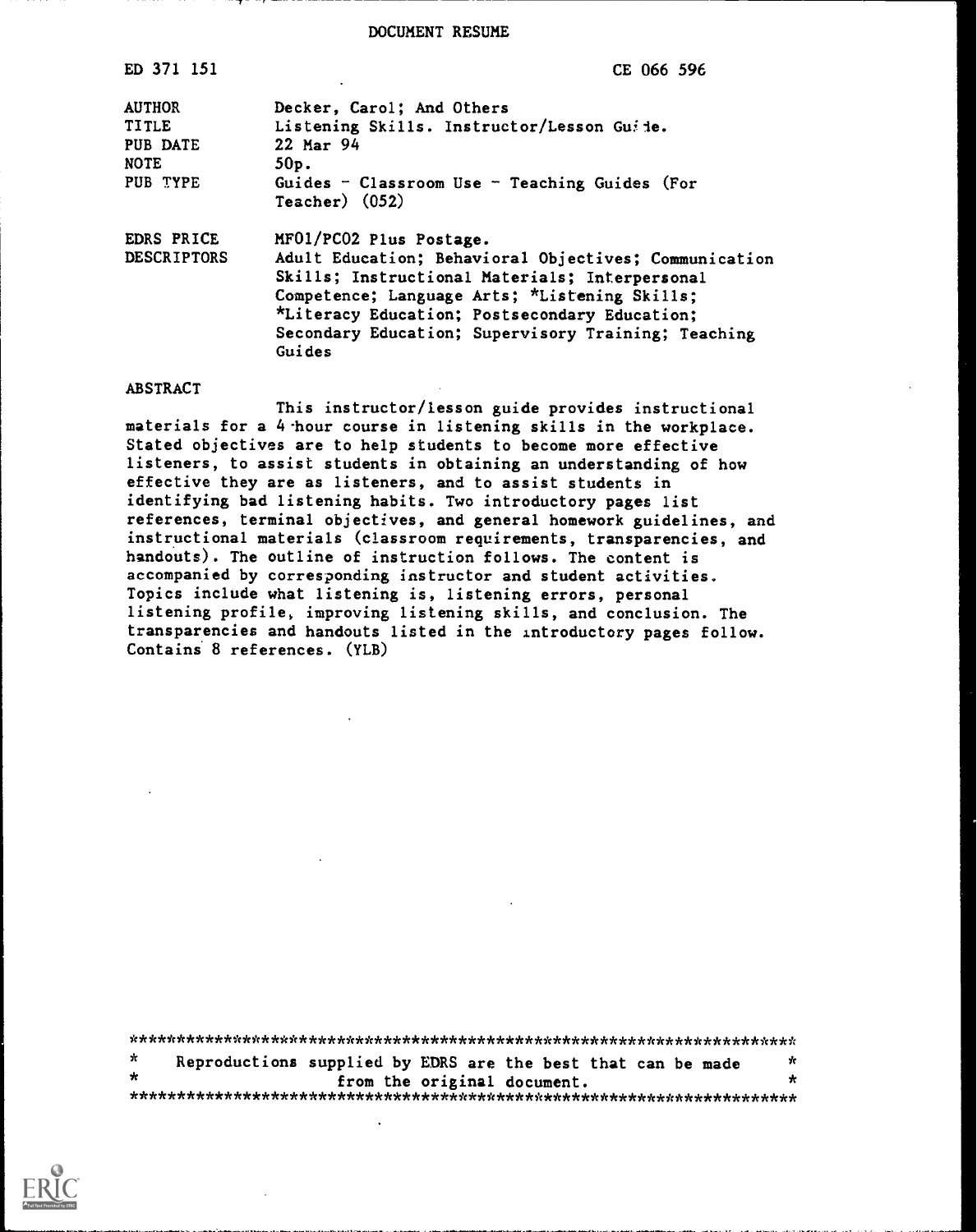# Instructor/Lesson Guide

Listening Skills

Carol Decker

Mitch Conan

David Boggan

Gary Irwin

# The University of Tennessee

U.S. DEPARTMENT OF EDUCATION Office of Educational Research and Improvement EDUCATIONAL RESOURCES INFORMATION

- This document has been reproduced as received from the person or organization originating it.
- 0 Minor changes have been made to improve reproduction quality
- Points of view or opinions stated in this docu-<br>ment do not necessarily represent official<br>OERI position or policy

"PERMISSION TO REPRODUCE THIS MATERIAL HAS BEEN GRANTED BY

TO THE EDUCATIONAL RESOURCES INFORMATION CENTER (ERIC)."



# 2 BEST COPY AVAILABLE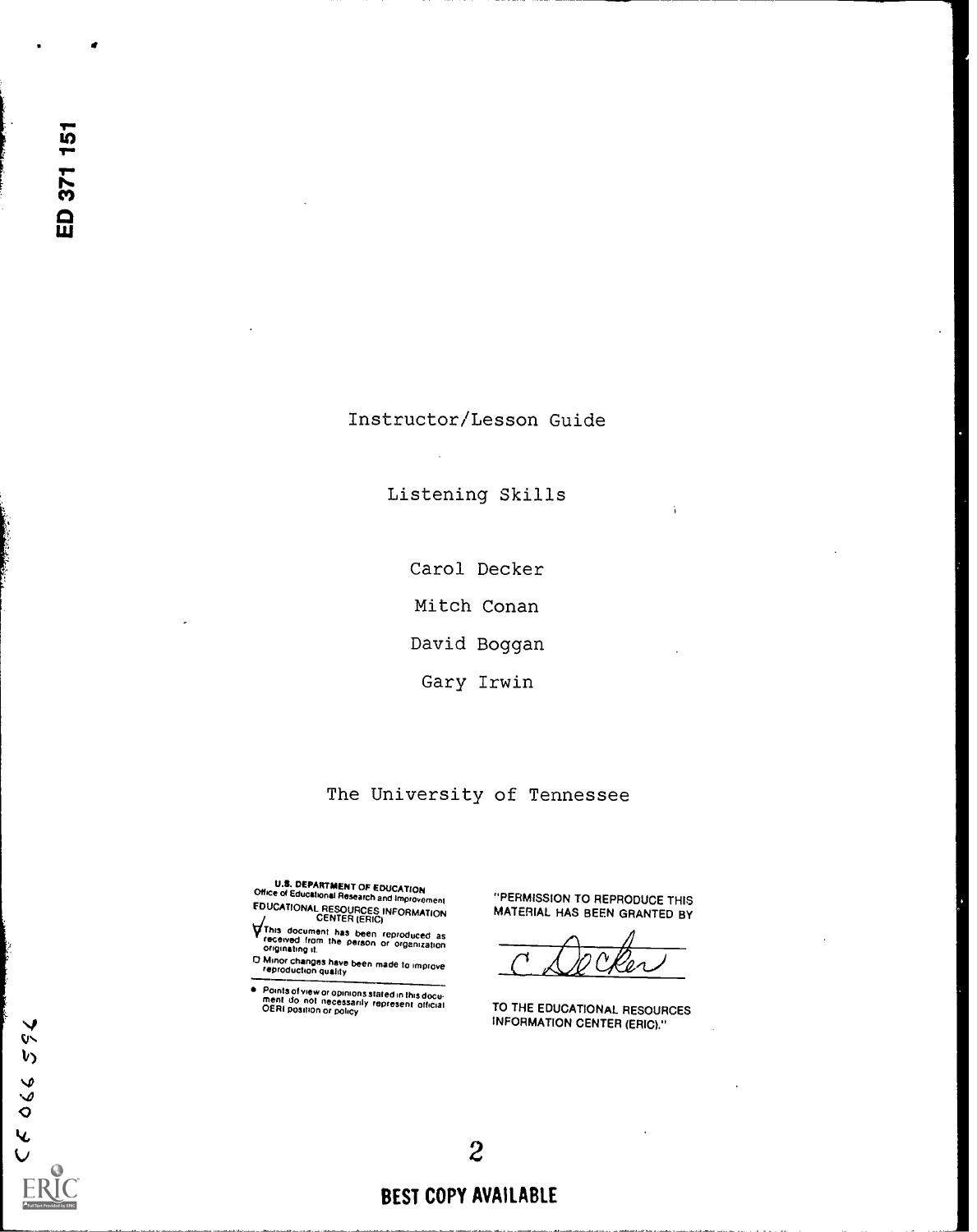

- 
- 
- 
- TOPIC: Listening Skills TIME ALLOCATION: 4 hours REFERENCES: Adler, R. B.(1992). Communicating at work; principles and practices for business and the professions (4th ed.). San Francisco: McGraw-Hill. Fitzpatrick, E. M., Ed.D. (1982) . Study skills program, level III. Washington, D.C.: American Council on Education. Irwin, G.L., (1994). Builder, Teacher, Dreamer [Interview with Samuel R. Norton]. Manuscript submitted for publication. Matzeck, M. (1991) . Communication skills. In M. Matzeck (chair), Presentation Skills. Symposium held at the Alcoa, Tennessee Hyatt Regency under the guidelines of the Aluminum Company Of America Technical Training Program. Marsh, D.T. (1980) . Effective Listening Skills. Blagdon, England. (Eric Document Reproduction Service No: ED 351 594). Pierce, C. G. (1982). Doing something about your listening ability. Supervisory Management, March. 29-34. Steil, L. K., & Summerfield, J., & de Mare, G. (1988) Lis'..ening It Can Change Your Life. New York: Ronaid Press. pp. 203-207. Sund, R. B. & Corin, A. (1978). Creative questioning and sensitive listening techniques, a self-concept approach. Columbus, Ohio: Charles E. Merrill Publishing. 3 1 DATE: 22 March 1994 TERMINAL OBJECTIVES: 1. Assist students to become more effective listeners based on an awareness of their current listening ability. 2. Students will complete two assessments to obtain an underEtanding of how effective of listeners they are. 3. Student will identify bad listening habits that may prevent them from being or becoming good listeners. HOMEWORK: 1. Review handout material.. 2. Practice proper listening techniques with a friend. Prepared By: Carol Decker Mitch Conan David Boggan Gary Irwin
	-
- 
- 
- 

- INSTRUCTOR/LESSON GUIDE<br>DATE: 22 March 1994<br><u>DATE: 22 March 1994</u><br>TERMINAL OBJECTIVES:<br>1. Assist students to become more effective listeners
- 

 $\hat{\boldsymbol{\cdot}$ 

- 
-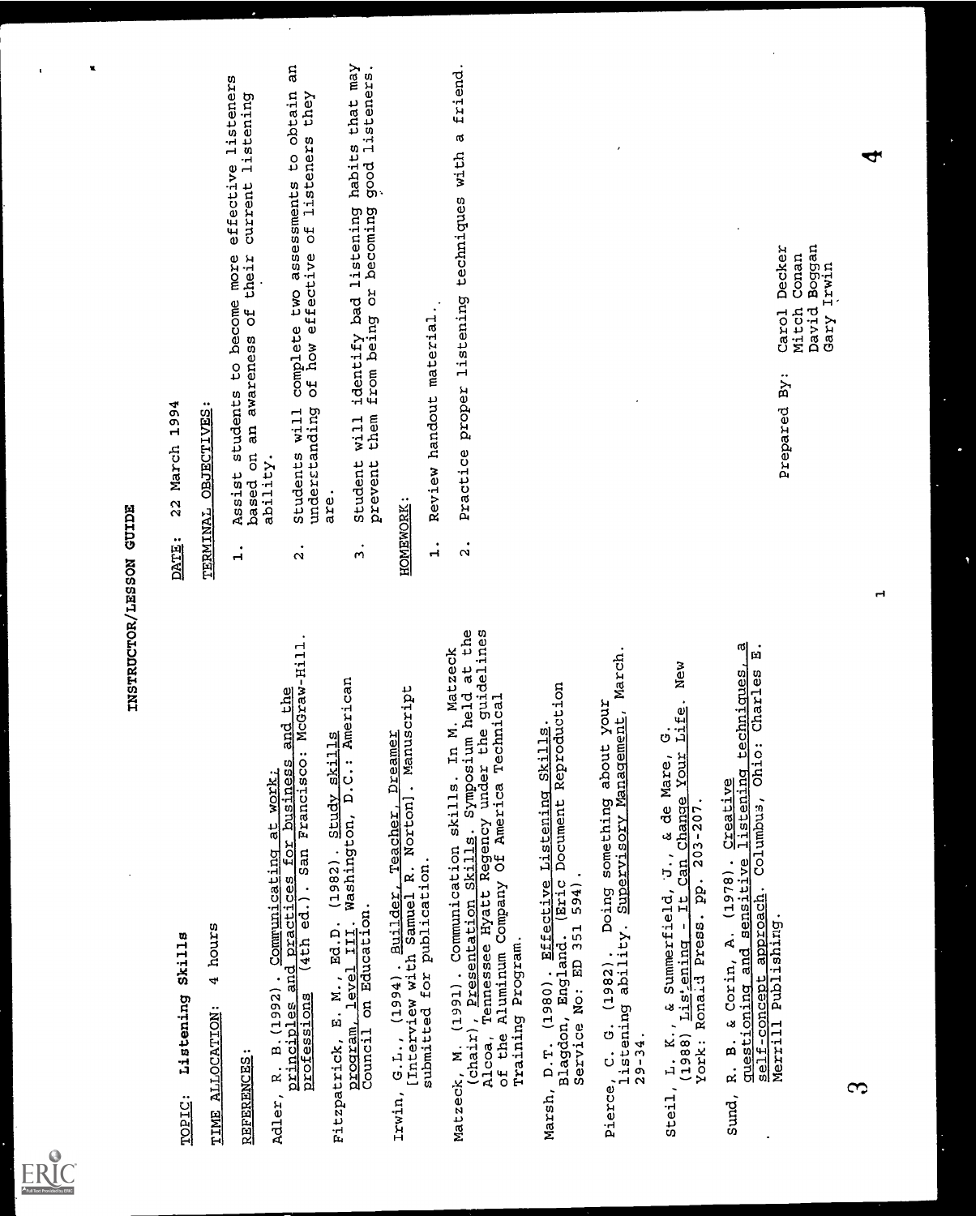

 $\boldsymbol{\mathbf{z}}$ 

and the second second and the second second second and the second second second second and the second second second second second second second second second second second second second second second second second second s

- 
- 
- 
- 
- 
- 
- 

- 
- 
- 
- 
- 
- -
- -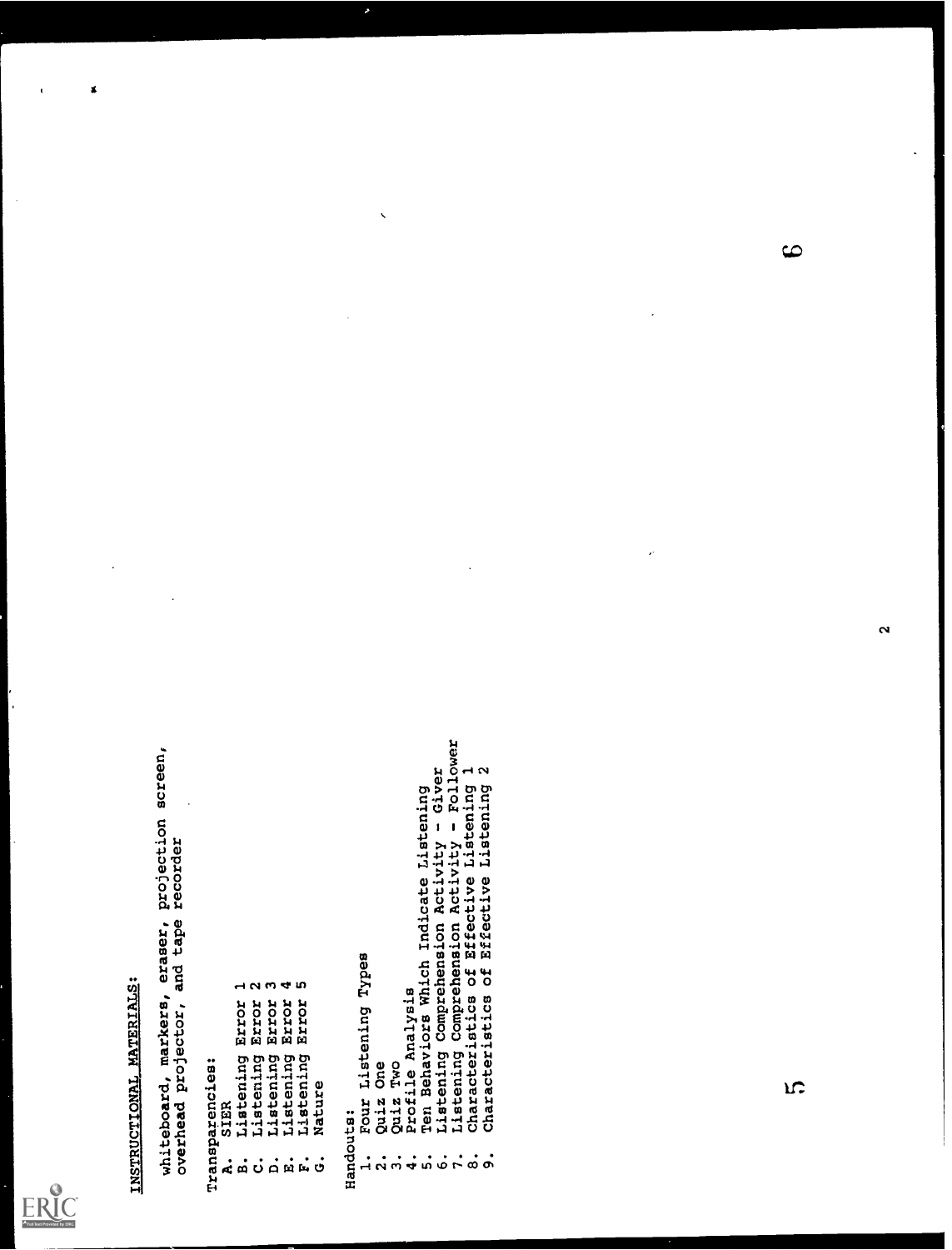

 $\pmb{\mathcal{L}}$ 

I. INTRODUCTION - WHAT IS LISTENING A. What Is Listening Do people tell you at times that you misunderstand them? The art of listening has become very important with the fast- paced impact of work, family, and recreation. Communication is often inadequate to convey the appropriate meaning or what is said is simply not heard. The U.S. Labor Department found that each individual spends an average of 55% of communication time listening. If additional effort is spent toward constructive listening, understanding will improve dramatically with our fellow employees and others that we communicate with. In order to improve our listening skills, we must first gain an understanding of what listening is. Listening is more than just simply hearing. There are four main components to listening (Steil, Summerfield & de Mare, 1983, pp. 11-12), they are: . sensing: The ability to hear what is communicated. Interpreting: To understand what is being communicated. s Evaluating: To consider the relevance of what is being communicated. s Responding: To complete the cycle of communication by indicating in an appropriate way that we have sensed. These four parte pf the listening process model, or SIER for sensing, interpreting, evaluating, and responding, can be used in many ways to help us improve our listening abilities. It can be used to identify past problems and to identify where the communication failure occurred so that a remedy can be found. The SIER model will also help us to consciously think through the listening process, step by step, to build upon our listening abilities. B. Listening Types All listeners and speaking/listening exchanges are not created equal. There are four basic listening types. They can be recognized by the following characteristics (Pierce, 1993, p. 80):7 3 Show Transparency 7SIER" and discuss the four steps. Ask students for examples ot using the SEIR model to assist th ii with diagnosing communication problems and to identify where the communication failure occurred so that a remedy can be found. The SIER model will also help us to consciously think through the listening process, step by step, to build upon our listening abilities. Respond with examples. 8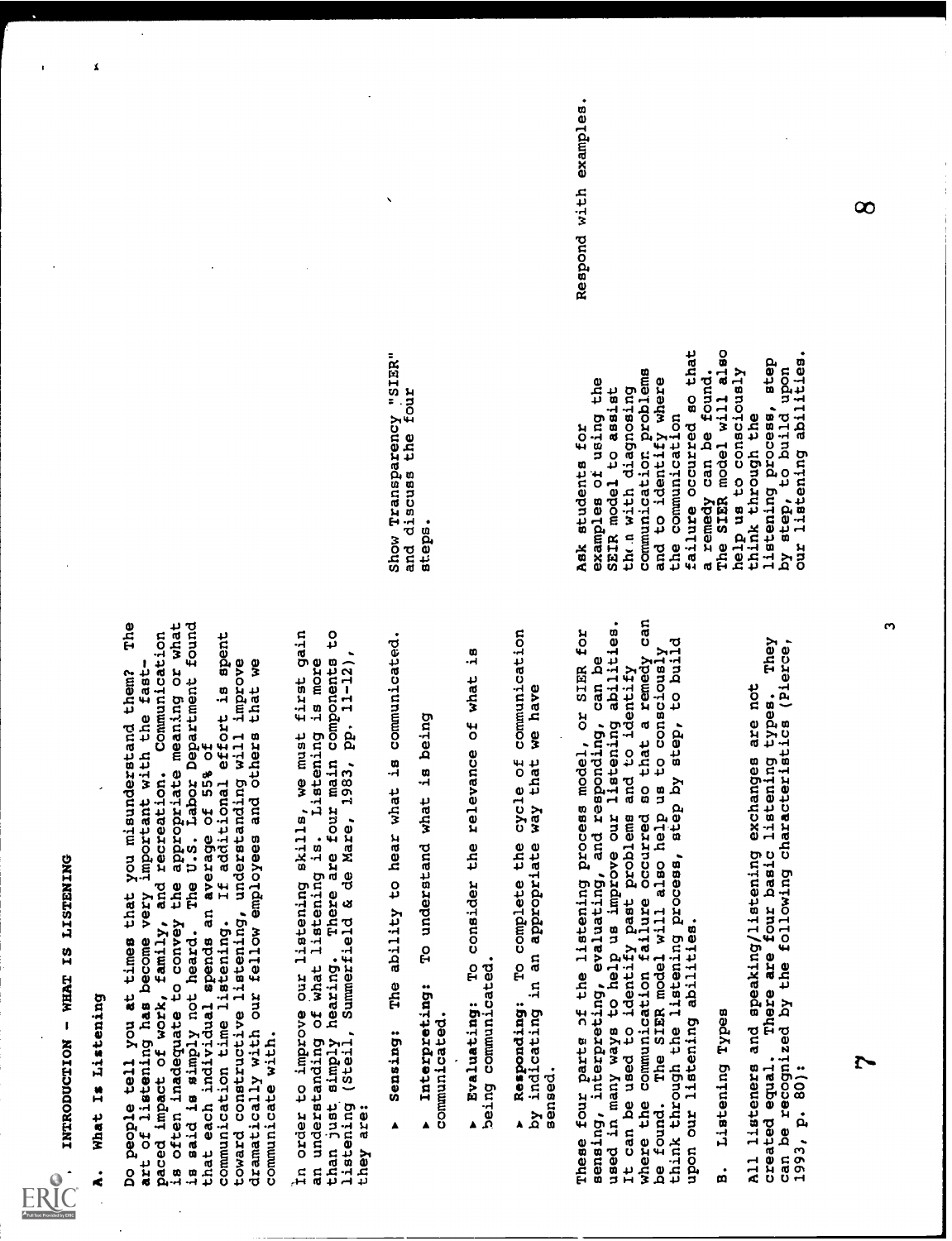

OUTLINE OF INSTRUCTION<br>tener: Pays full atte<br>They focus on what is<br>said. A lot of ener<br>ner exchange. Noticea

, and the second and the second and the second and the second and the second and the second and the second and the second and the second and the second and the second and the second and the second and the second and the s

- 
- 

- 
- 
- 

- 
- 
- -
- -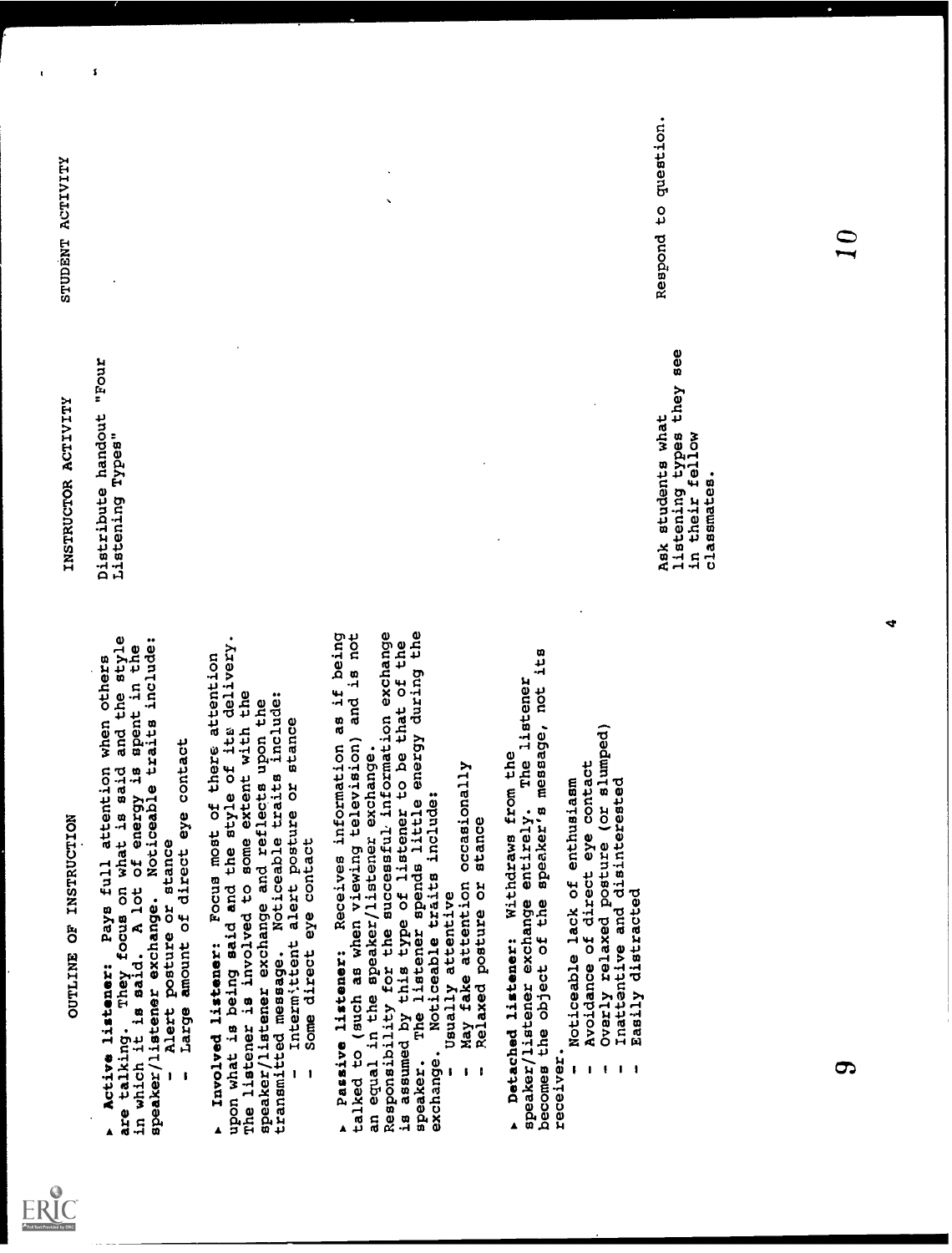

OUTLINE OF INSTRUCTION<br>II. IISTENING ERRORS<br>There are different reasons why effective listening does not<br>take place as often as it should. One of the reasons<br>listening errors are made in education and industry today is<br>tha II. INSTEAD EMONS and why effective listening does not<br>there are one of the second why effective listening does not<br>there are one of the phase and the oldeation and industry today is<br>inferenced are original are often accom

Not facing the speaker [maintains less attention,<br>
No eye contact<br>
Not using positive, nonverbal signals<br>
Interrupting before the speaker is finished<br>
Interrupting before the speaker is finished<br>
pid Thought<br>
.............

- 
- 
- 
- -

Interrupting before the speaker is finished<br>
b Being judgmental about statements made<br>
pid Thought<br>
1istening is necessary for effective listenir<br>
ot guarantee productive listening. Even when<br>
ot guarantee productive liste c. Rapid Thought<br>Active listening is necessary for effective listening, but<br>Active listening is necessary for effective listening, but<br>does not glisten, factors are present which make it even more<br>important for the listene

INSTRUCTED ACTIVITY<br>
INSTRUCTED ACTIVITY<br>
interest from a<br>
interest from a most street form a<br>
interest from a most street from a most street to the<br>
interest a street to the most street<br>
recording it with a lower the str

ເກ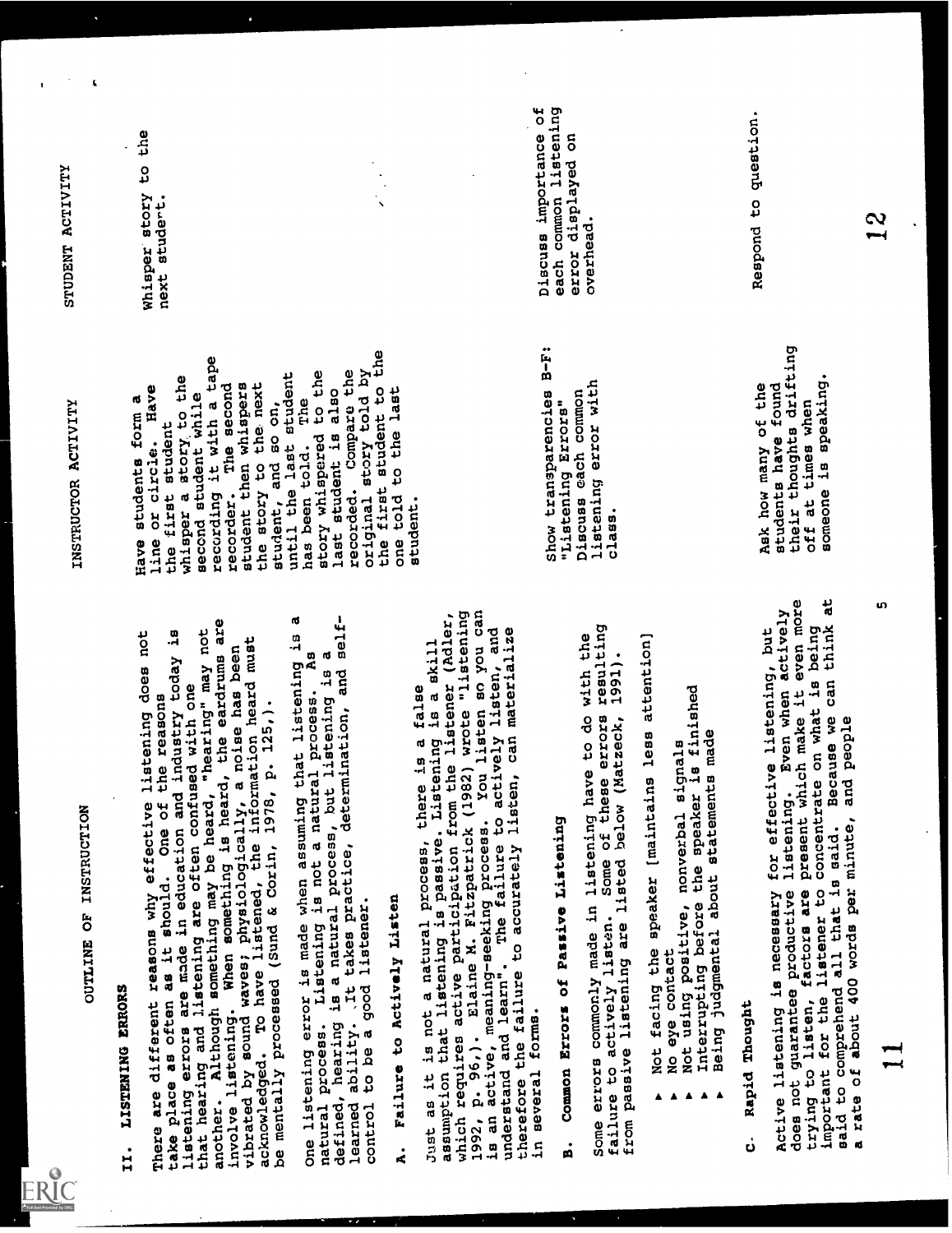

OUTT.INE OF INSTRUCTION usually talk at about 100-200 words per minute, the listener's attention often wanders away from what someone is saying to them (Fitzpatrick, 1982, p. 5). Because of this disparity, the failure to actively listen almost dooms effective comprehension of the speaker. D. Egocentrism Another problem with listening skills in American society relates to how others are viewed by the listener. Robert Sund and Arthur Corin (1978) wrote that "good listening conveys to others that we respect and admire their uniqueness, individuality, and being". In America industry, it often seems that respect for other individuals is a thing of the past. There seems to be a belief, usually mistaken, that the listener's own ideas are more important or valuable than those of others (Adler, 1992, p. 95). Gary Irwin (1994) wrote "Because of the almost contemptible attitude prevalent, listening to others has almost become a lost art. This is unfortunate. If we fail to listen, not just hear, but listen with eagerness, we will fail to learn not to make the mistakes of the past. We will fail to discover the dreams for the future. Our very fabric as a nation may cease to be. We must remember that even the ones called 'morons' by society have something to teach us. We must again learn to listen". E. Perceived Role of Listener to Speaker Another error relates to how the listener perceives themselves and their role in relation to others. In the educational system ,for example, if we perceived our major role as an educator/facUitator as assisting in the process of human development rather than simply teaching subject matter, then we may tend to focus on the student first and content second. We would then have to listen more intently to what the student had to say and, only after they had finished, would proceed to help the student make further discoveries by using their thought processes to respond to our questions and responses to their statements (Sund & Corin, 1978, p. 126). Instead, educators tend to dwell mainly with subject matter and not on the relevancy of the subject matter to the student, or the student's ideas about what has been discussed. In other words, educators are sometimes bad listeners. INSTRUCTOR ACTIVITY Ask students "Do you find yourself listening more closely to some people than others or not listening at all to some people regardless of the merit of what they are saying because of biases or pre- conceived ideas in your life? Why? Is there a reason for this phenomenon?" Ask students for their opinions of educators in conjunction with the perceived role of listener to speaker. Write the answers on the white board. STUDENT ACTIVITY Respond to question. Respond to question. 14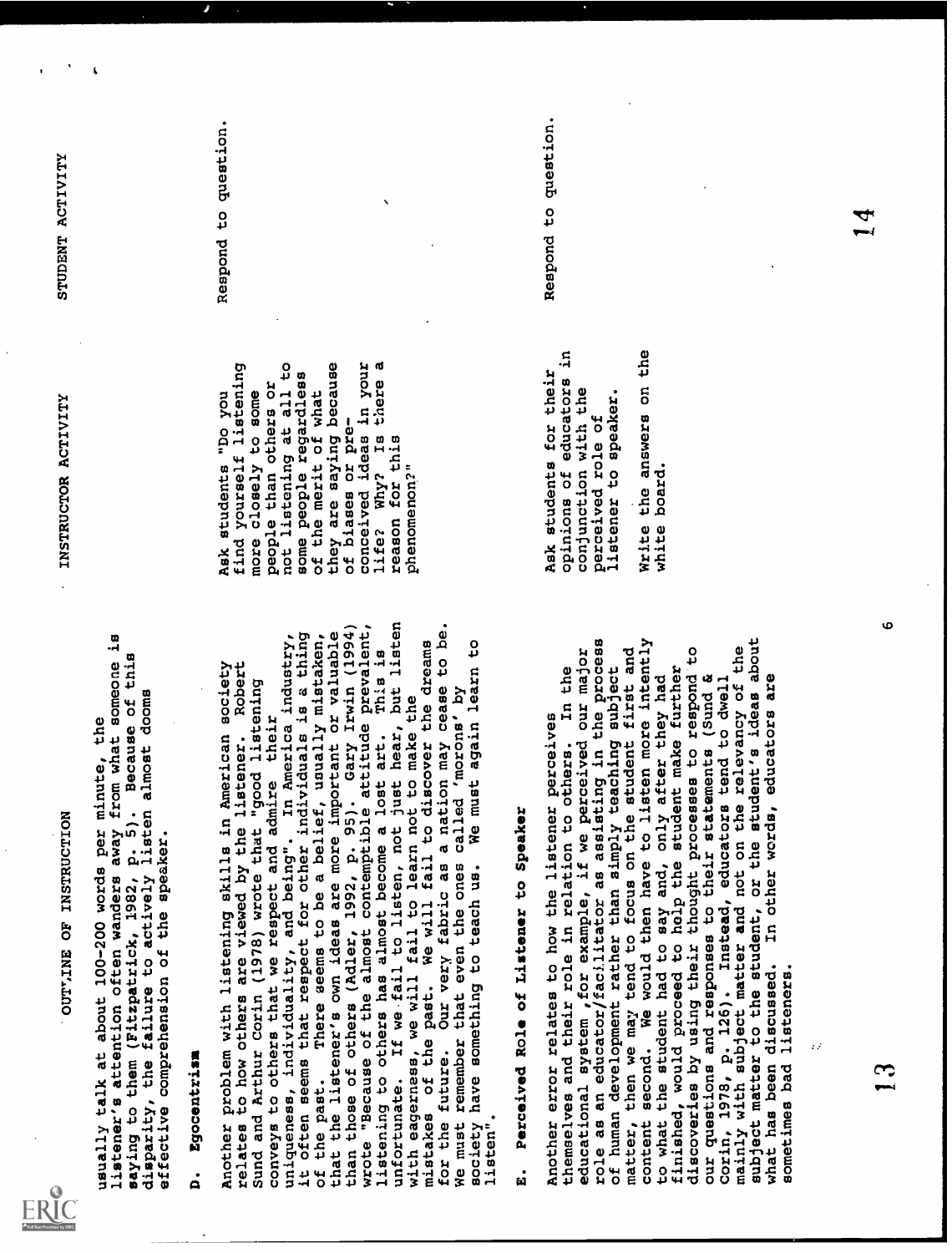

OUTLINE OF INSTRUCTION<br>
F. Formulating Responses<br>
Our society also tolerates another listening error. One<br>
reason many don't listen well in America is that in this<br>
fast-paced society, the listener is always formulating a<br> F. Formulating Responses Our society also tolerates another listening error. One reason many don't listen well in America is that in this fast-paced society, the listener is always formulating a reaction to what the speaker says before the speaker is finished (Sund & Corin, 1978, p. 125,). This causes the listener to miss much of what has been said. When this happens, the meaning of what the speaker has said can easily be very different from the meaning of what the listener "heard". G. Message Overload Distractions also keep the listener from listening effectively. One distraction is called message overload. This occurs when the listener is still trying to digest information given by another speaker, or the speaker is giving a deluge of information, which may all be equally important, it is difficult to listen effectively. H. Preoccupation Another listening error is closely related to message overload. In fact, message overload can precipitate the listening error of preoccupation. A listener can be preoccupied with business concerns, personal problems, scheduling conflicts, and a myriad of other concerns which may make it almost impossible to actually "listen" to a speaker. I. Physical Distractions Physical distractions also hinder effective listening. If there is too much noise in a room, caused by heating systems, machinery or other noise producers, the atmosphere is not going to be conducive to effective listening. The temperature of the room, a nearby conversation, and other distractions will also make true listening harder(Adler, 1992, p. 95). J. Hearing Problems One hearing error that is often overlooked is that of hearing deficiencies (Adler, 1992, p. 95). Many people have a hearing loss, and therefore miss a lot of what any given speaker may say. Others may not realize that a problem exists. Either way, hearing deficiencieu cause errors in listening. 15 7 INSTRUCTOR ACTIVITY STUDENT ACTIVITY Remind students of first activity and prompt discussion. Discuss with students possible remedies for this type of situation (note taking). Ask the students for ' examples of when they have been so preoccupied with something else that they have failed to effectively hear a speaker. Discussion of first activity. Discuss remedies. Respond to question. 16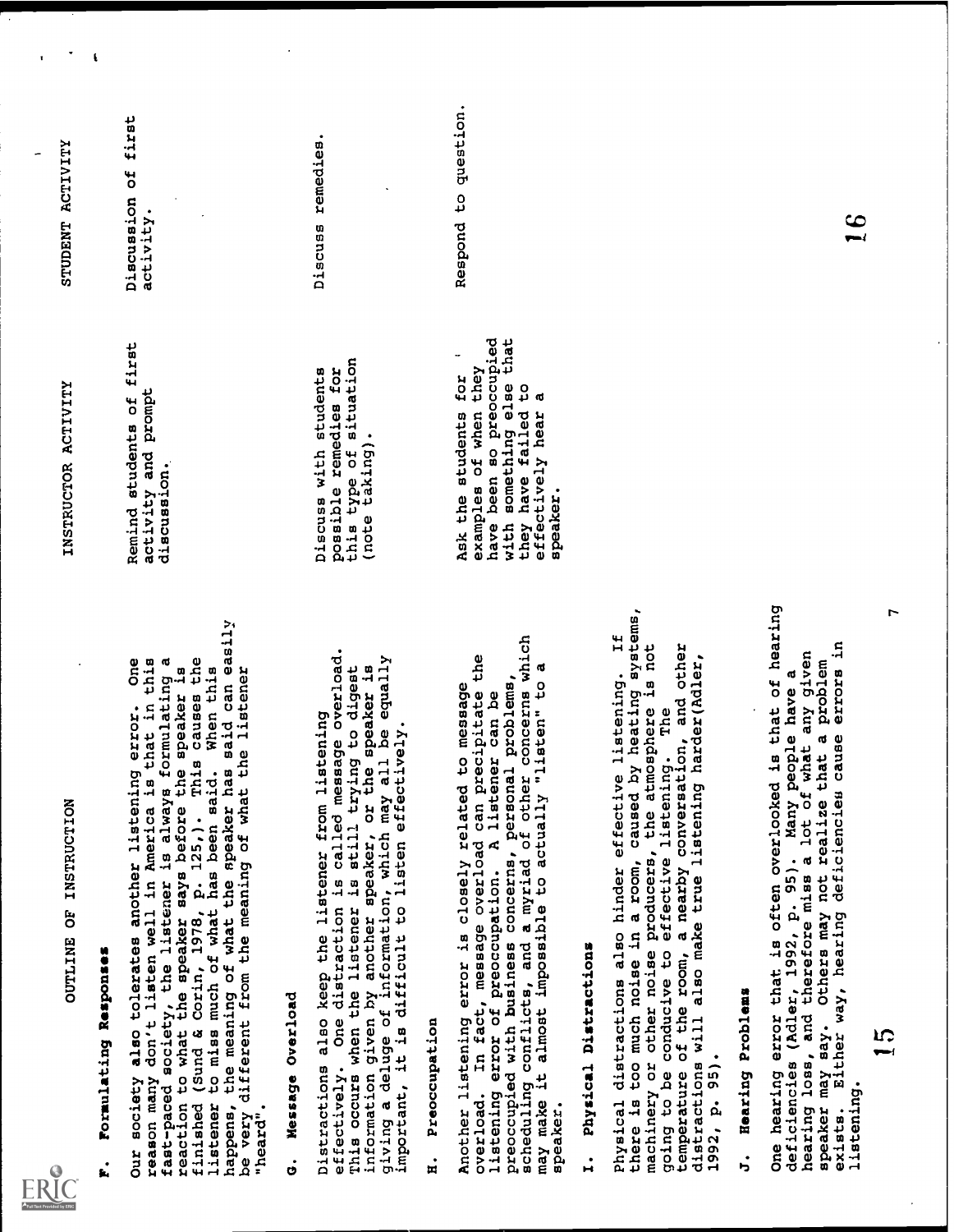

OUTLINE OF INSTRUCTION<br>K. General Causes of Poor Listening<br>Although there are various errors made in listening, C. Glenn<br>Pierce (March, 1989) wrote that the three main causes for<br>these errors are daydreaming, distractions K. General Causes of Poor Listening Althpugh there are various errors made in listening, C. Glenn Pierce (March, 1989) wrote that the three main causes for these errors are daydreaming, distractions in the immediate environment, and over dwelling on something just stated . The errors, and reasons for poor listening can include failure to actively listen, rapid thought processes as opposed to slower speaking speeds, egocentrism, the listener's perceived relationship with the speaker, thinking about responses to the content of the speech, message overload, preoccupation with other concerns, physical distractions, and hearing problems (Adler, 1992, p.95). Whatever the reasons, it seems that there may be much room to improve an individual's listening skills. To be able to improve listening skills, an assessment of present listening skills must first be made. The following section will deal with the assessment of listeninr! skills. 17 8 INSTRUCTOR ACTIVITY STUDENT ACTIVITY 18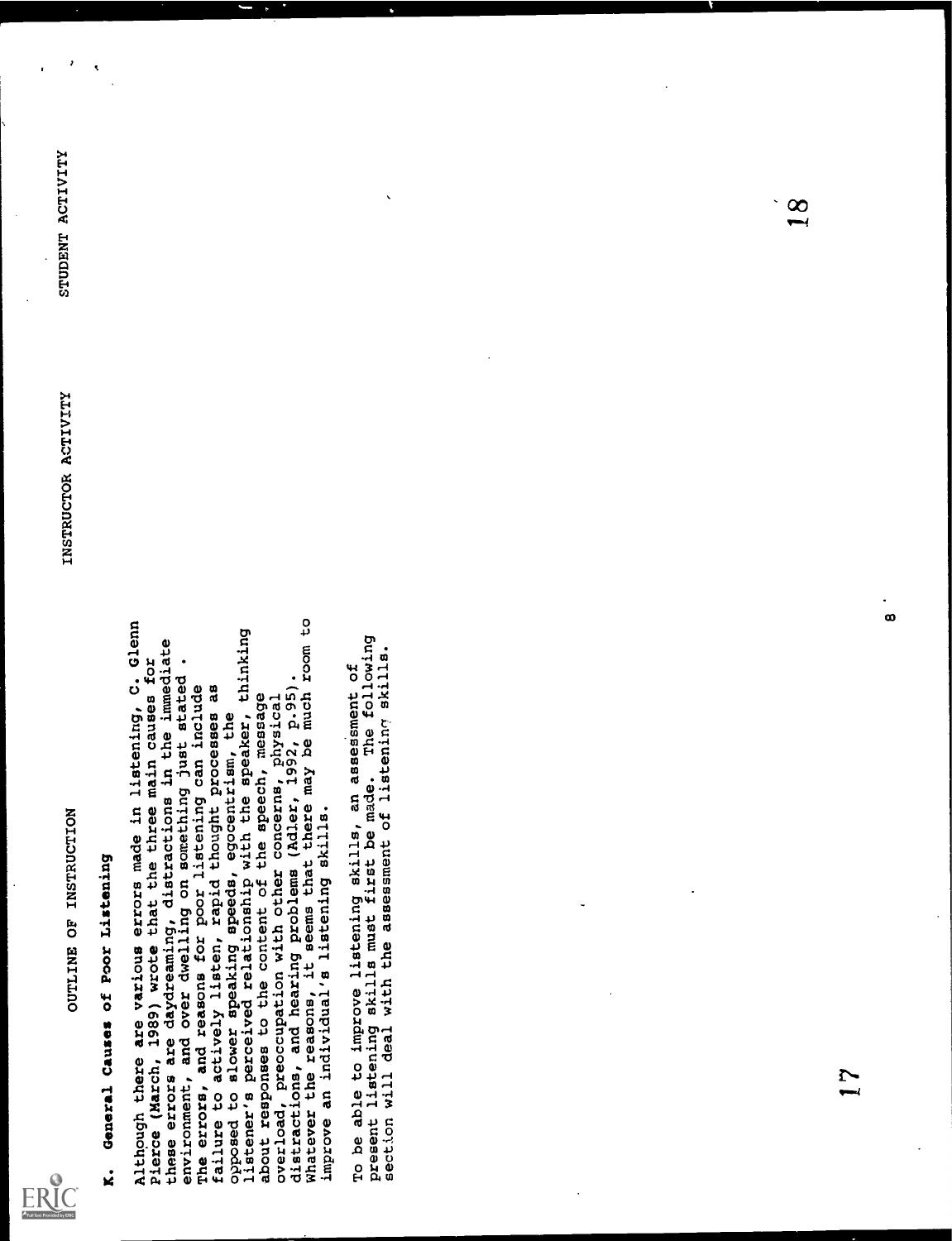

OUTLINE OF INSTRUCTION<br>III. PERSONAL LISTENING PROFILE<br>A. Rating Yourself<br>In today's workplace what is more important, computer skills<br>or listening skills? If you think it is computer skills,<br>then think again! It doesn't d III. PERSONAL LISTENING PROFILE A. Rating Yourself In today's workplace what is more important, computer skills or-listening skills? If you think it is computer skills, then think againt It doesn't do an employer any good to have an employee that can operate equipment, but not follow directions. For someone to make any improvement in their listening skills they first must assess their listening skills. You will take two quizzes to build a profile about your listening skills. In the first quiz you will describe how you rate your.zelf as a listener. In the second quiz you will rate how you think others rate you as a listener. There are no correct or incorrect answers. Your responses, however, will extend your understanding of yourself as a listener. Also highlight areas in which improvement might be welcome to you and to those around you. When you have completed both quizzes, please turn to the profile analysis to see how your scores compare with those who have taken the same tests. You may be surprised to learn how other people have responded to the same questions and it may help you arrive at an understanding about yourself as a listener. 19 9 INSTRUCTOR ACTIVITY Distribute handout: "Quiz One" Distribute handout: "Quiz Two" Distribute handout: "Profile Analysis" Ask each student to discuss their findings from taking the quizzes. STUDENT ACTIVITY Complete "Quiz One" Complete "Quiz Two" Review handout and compare with own's "Quiz One" and "Quiz Two" responses Respond to question. 20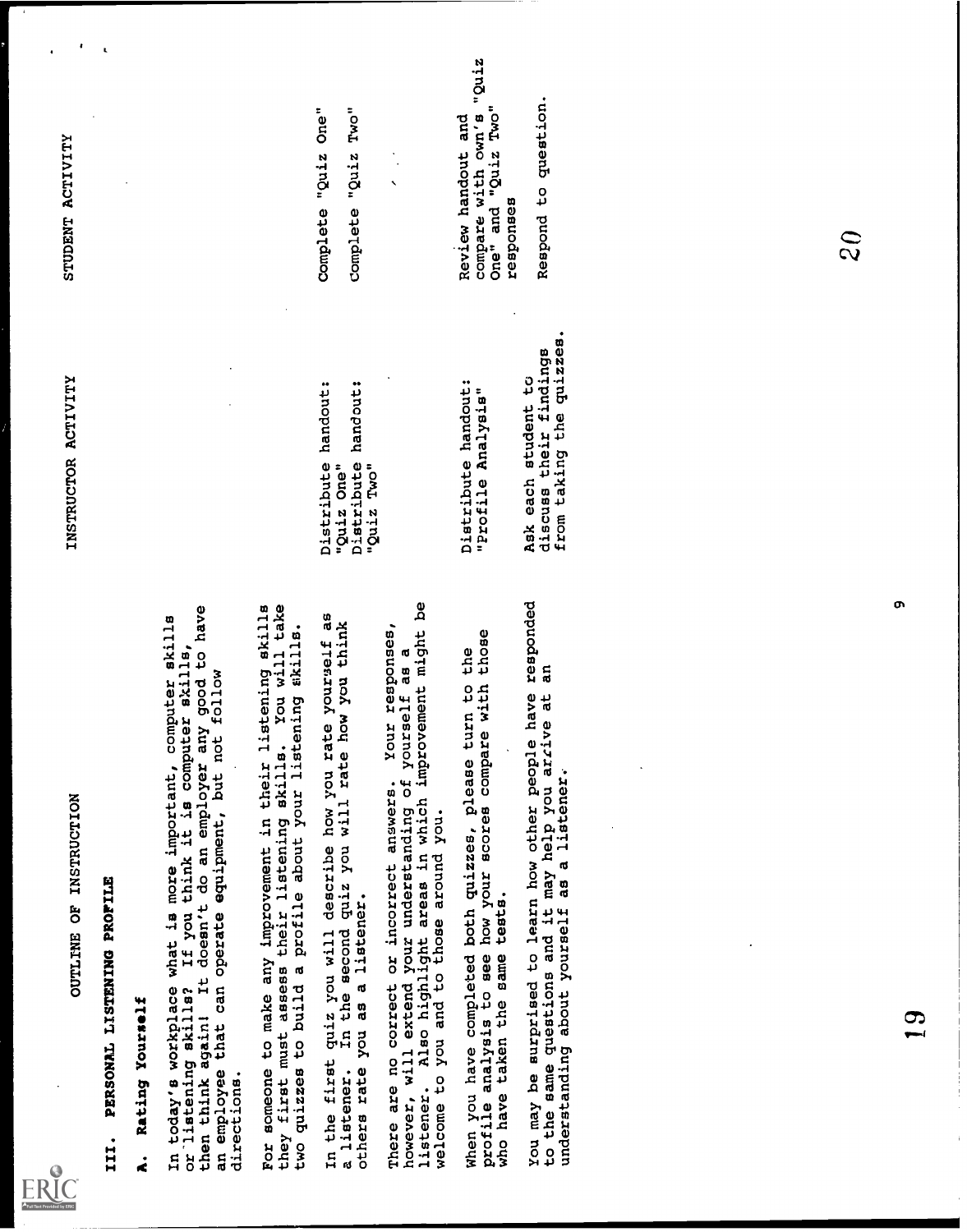

OUTLINE OF INSTRUCTION<br>1. Make Time<br>8. Make Time<br>For listening to be effective, inlividuals must make time to<br>stop and listen to one another. If time is not taken, the

In Appendix the Magnetics of the second system of the second system of the second system of the second system of the second system of the second system of the second system of the second system of the second system of the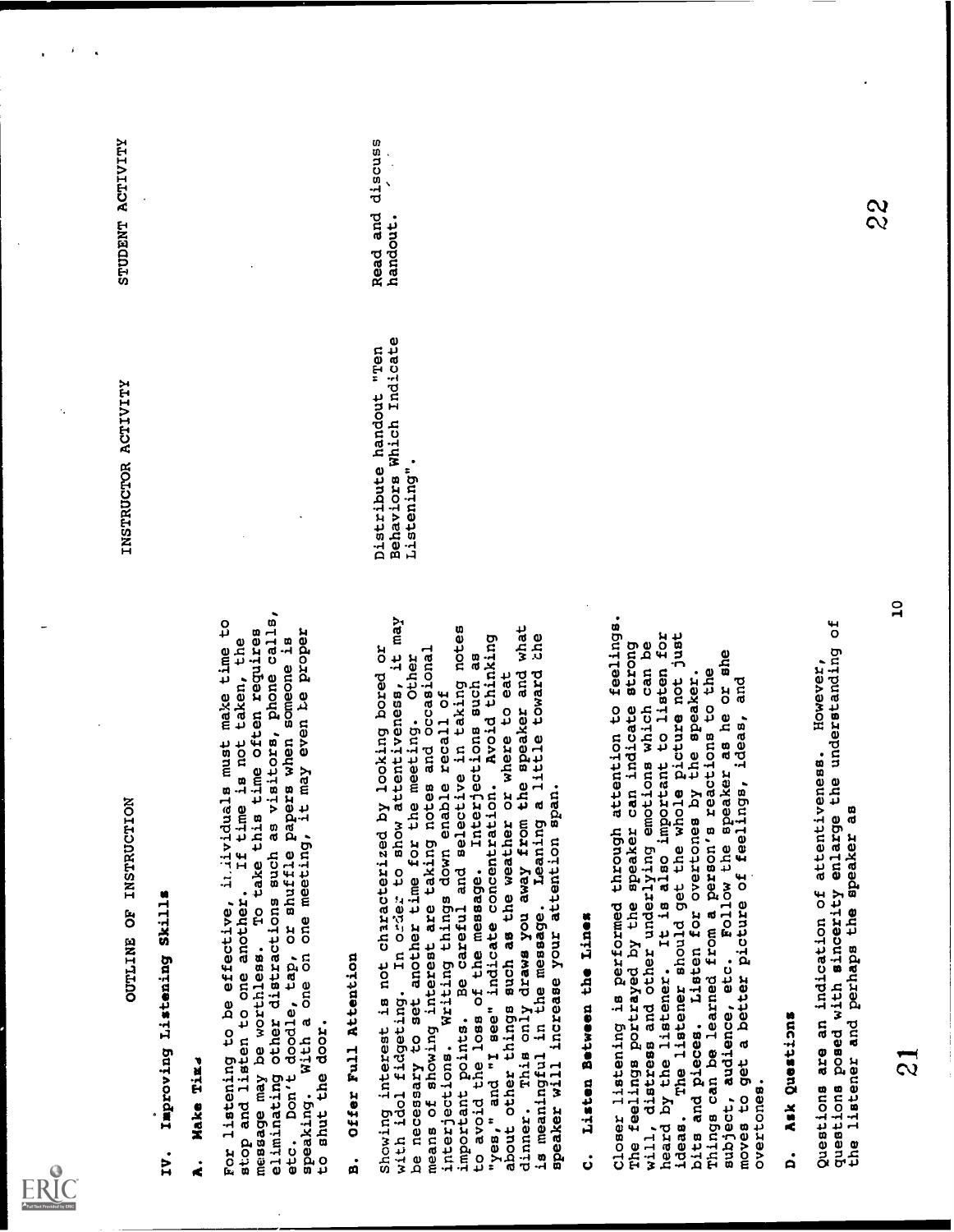

OUTLINE OF INSTRUCTION<br>well. Questions should be prepared in advance to provide a<br>more open mind and listening time.<br>B. Keep An Open Mind

ent, gentiem a anti-plane in provide a series and the series of the series of the series and a series and a series of the series of the series of the series of the series of the series of the series of the series of the se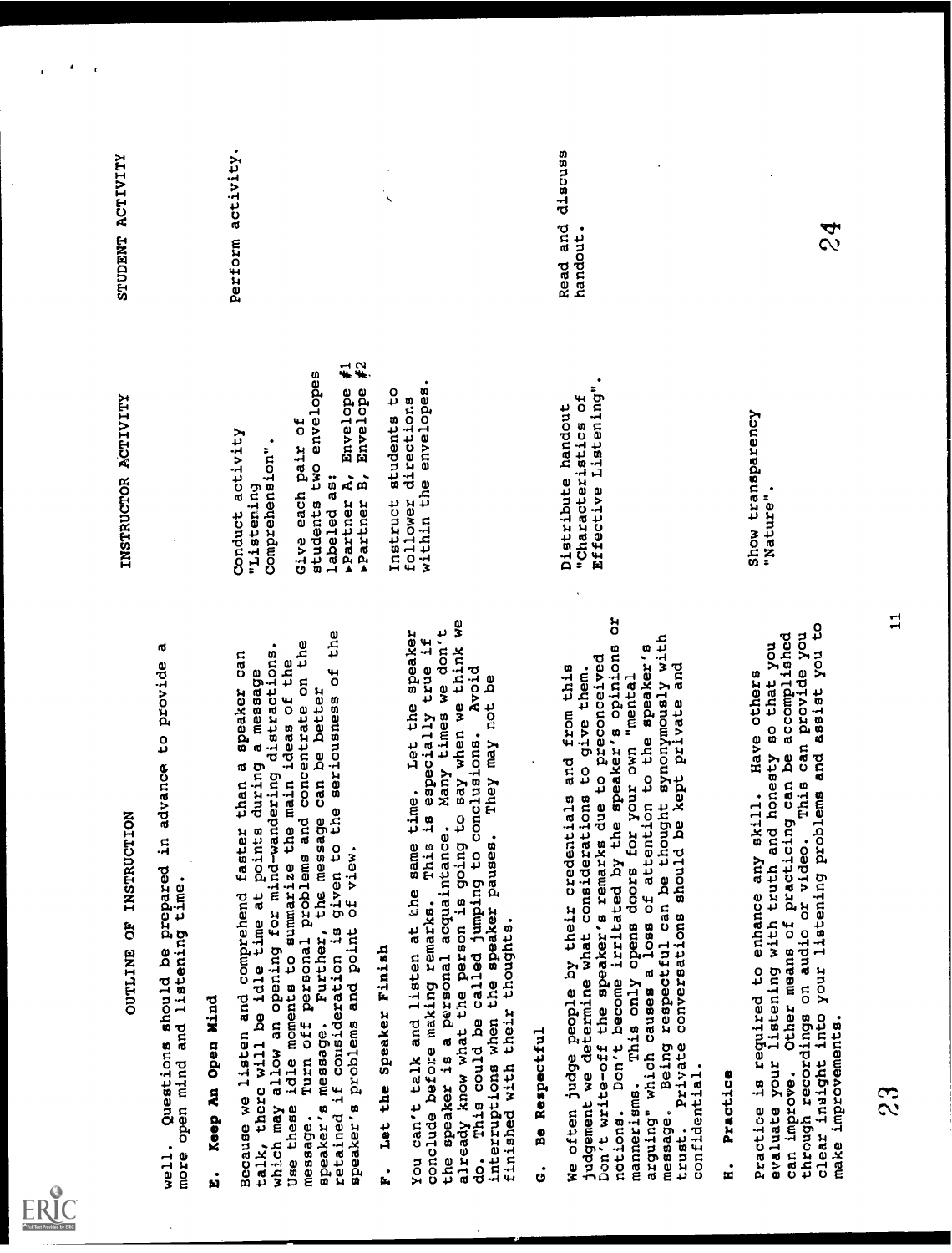

OUTLINE OF INSTRUCTION<br>to improve our listeni<br>understanding of what V. CONCLUSION<br>We have shown that to improve our listening skills, we must<br>first gain a better understanding of what listening is. We<br>have discussed the four main components of listening:<br>be seeponding.<br>a responding.<br>We hav

- -
- -

sensing,<br>
interpreting, and<br>
responding.<br>
responding.<br>
responding.<br>
responding.<br>
responding.<br>
responding.<br>
responding.<br>
responding.<br>
responding.<br>
responding.<br>
responding.<br>
responding.<br>
responding.<br>
responding.<br>
responding.

- $\frac{1}{2}$ .
- 
- 
- 

have also looked at the errors most common in listening, he involved,<br>
passive, and<br>
detached lis<br>
We have also lo<br>
We have also lo<br>
Adydreaming,<br>
adydreaming,<br>
adistractions ► detached listeners.<br>
We have also looked at the errors most common in listening<br>
most of which are caused by:<br>
► daydreaming, in the immediate environment, and<br>
► distractions in the immediate environment, and<br>
we have

- 
- 
- 

b over dwelling on something just stated.<br>We have seen that the errors, and reasons for poor listening<br>can include<br>failure to actively listen,<br>rapid thought processes as opposed to slower speaking<br>speeds,<br>exponentism,<br>exp

- .
- -
- 
- A thinking about responses to the content of the speech,<br>
A message overload,<br>
A concerns,<br>
A physical distractions, and<br>
A hearing problems.<br>
A term and also also need to rate ourselyes as
	-
	-
- 
- 

A message overload,<br>
a concerns,<br>
physical distractions, and<br>
physical distractions, and<br>
we then discovered that we need to rate ourselves as<br>
listences to determine where improvement needs to be made.<br>
improve listening

- 
- -
- ▶ offering full attention to the speaker<br>▶ listening between the lines,<br>▶ asking questions about what is said,<br>▶ keeping an open mind,<br><br>25
	-
- 

ownamental common a sympathy and any statemy in the second statemy common and a second statemy of the second state is a second state of the second state is a second state of the second state is a second state of the secon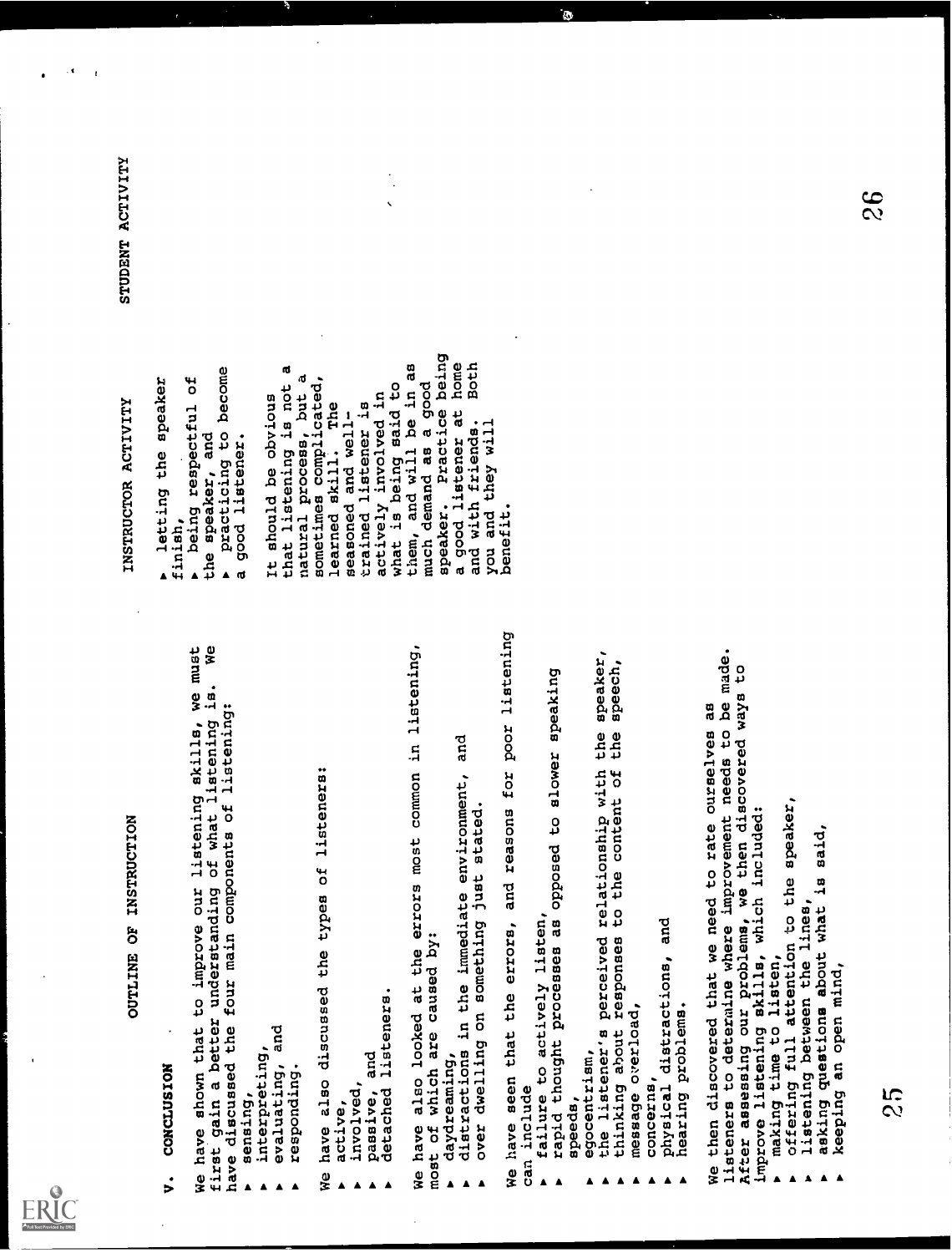

OUTLINE OF INSTRUCTION  $27$ <br>  $27$ <br>  $28$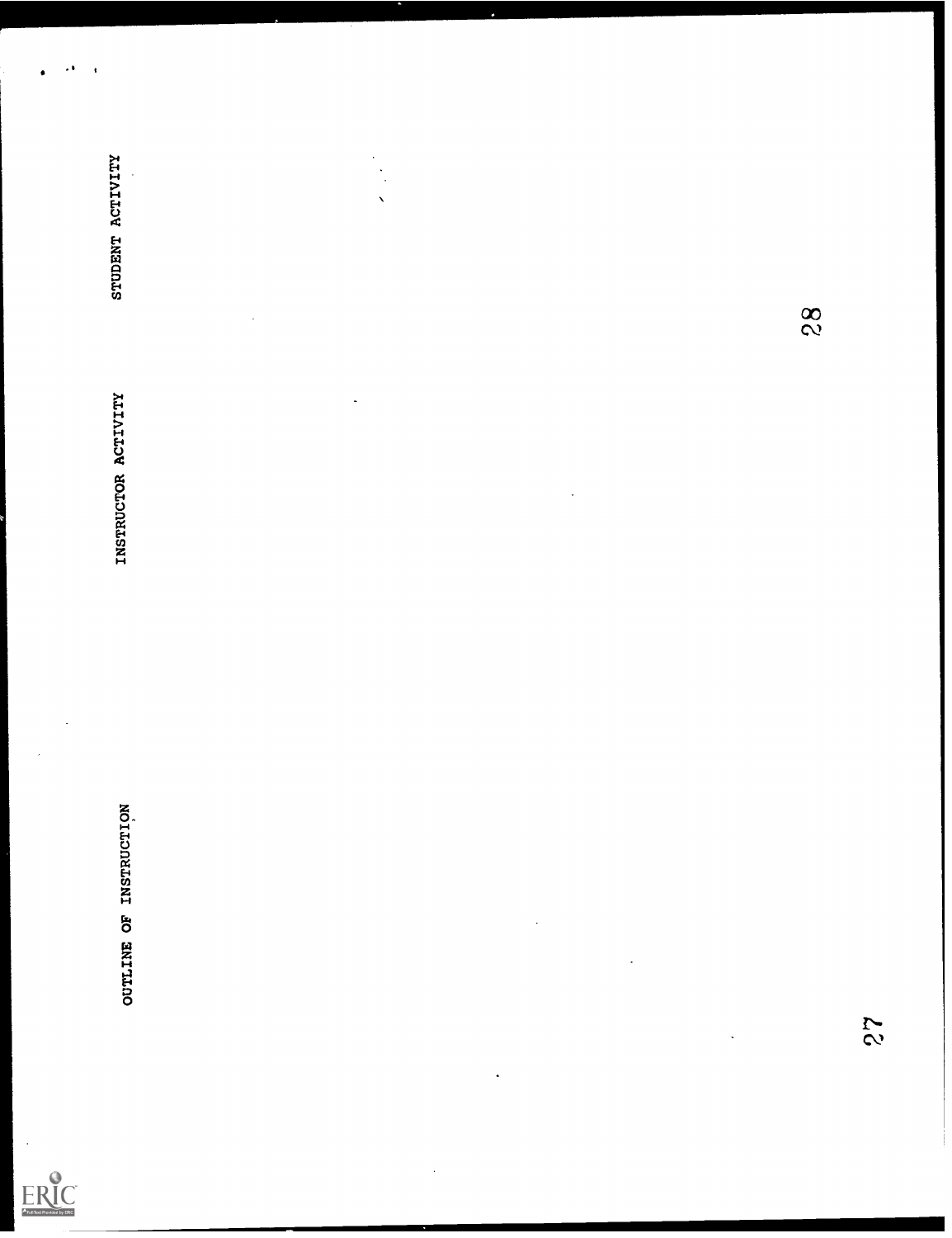

- 
- 
- 
- 
- Ten Behaviors Which Indicate Listening<br>
is a series are if I've get your point...<br>
2. Supporting<br>
3. Supporting<br>
3. Supporting<br>
1. New get is the point...<br>
4. Constructing<br>
8. Scalifying<br>
1. If we do this for NA, well hav
	-
- 
- 
-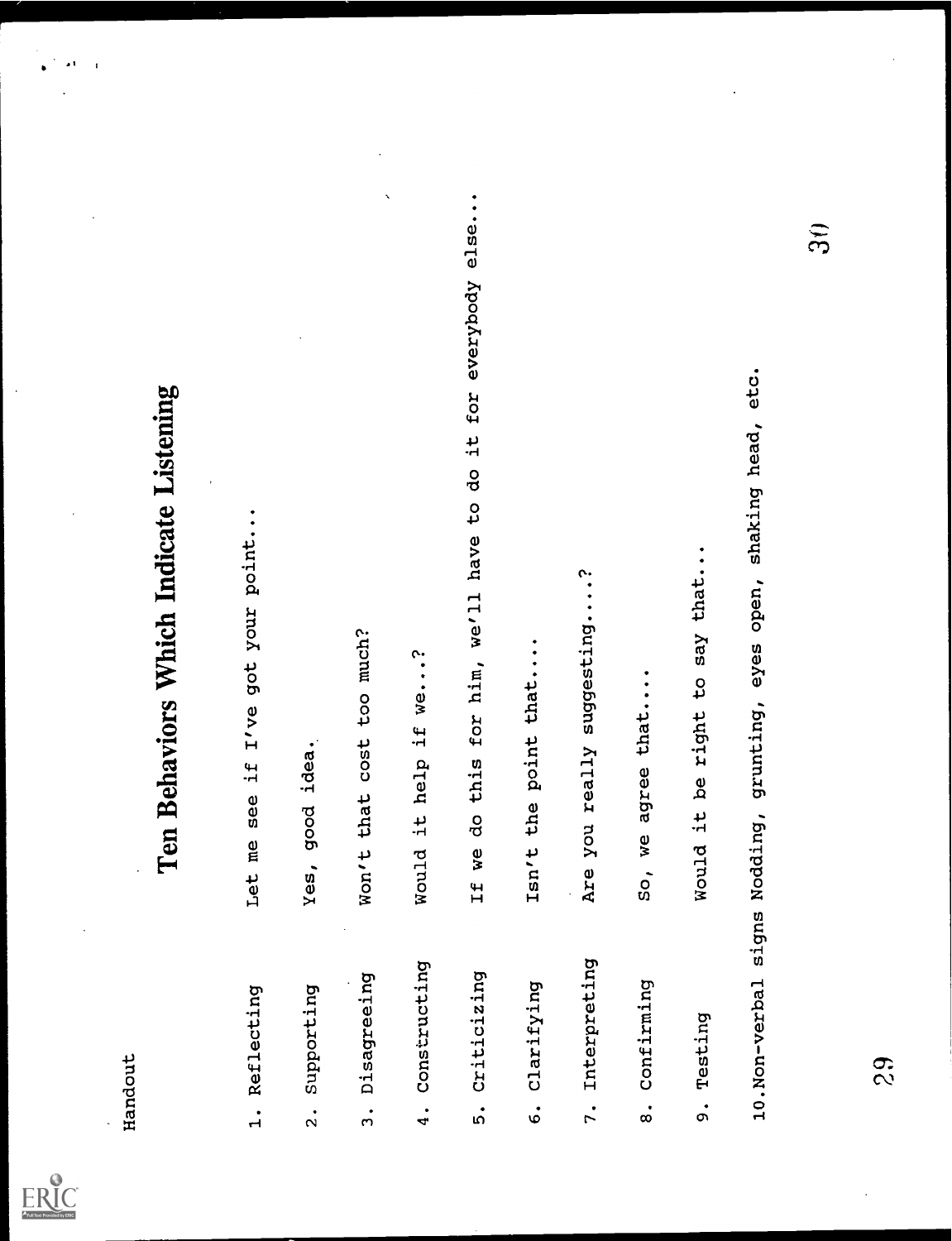

 $\overline{\mathbf{a}}$  $\mathbf{I}$ 

Assessors<br> **Listening Computentsion Activity**<br> **Computer**<br> **Computer**<br> **Computer**<br> **Computer**<br> **Computer A.** Bootly on an an extend is also also also also also also point<br>
to the computer of a stage is also also also also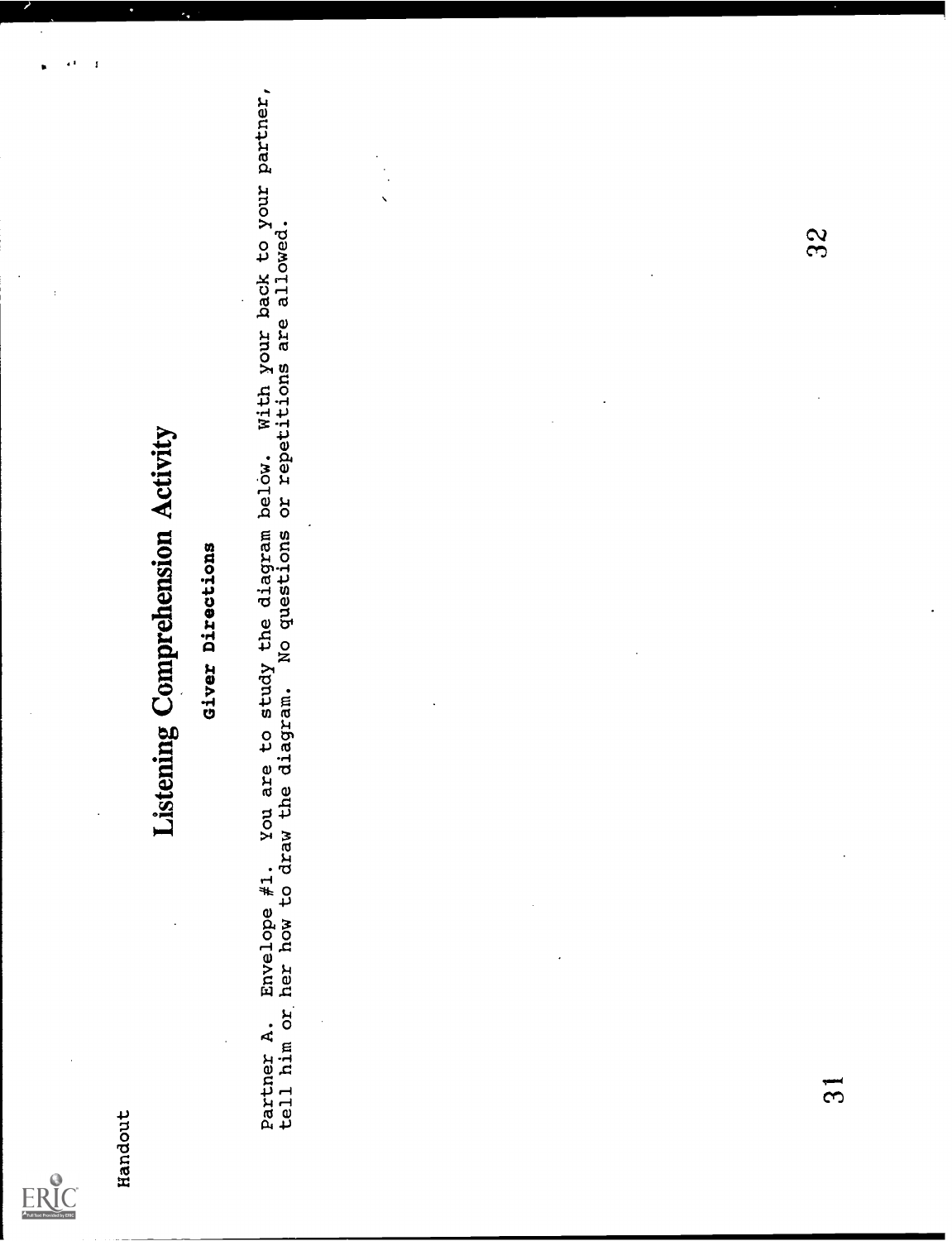

 $\overline{\phantom{0}}$ 

ï

Handout<br>Handout<br>Follow Pollower Directions<br>Partner B. Envolope #2. With your back to your partner, you are to draw a diagram exactly as<br>he or she tells you in the space below. You may not ask questions or ask him to repeat

 $33$ 

34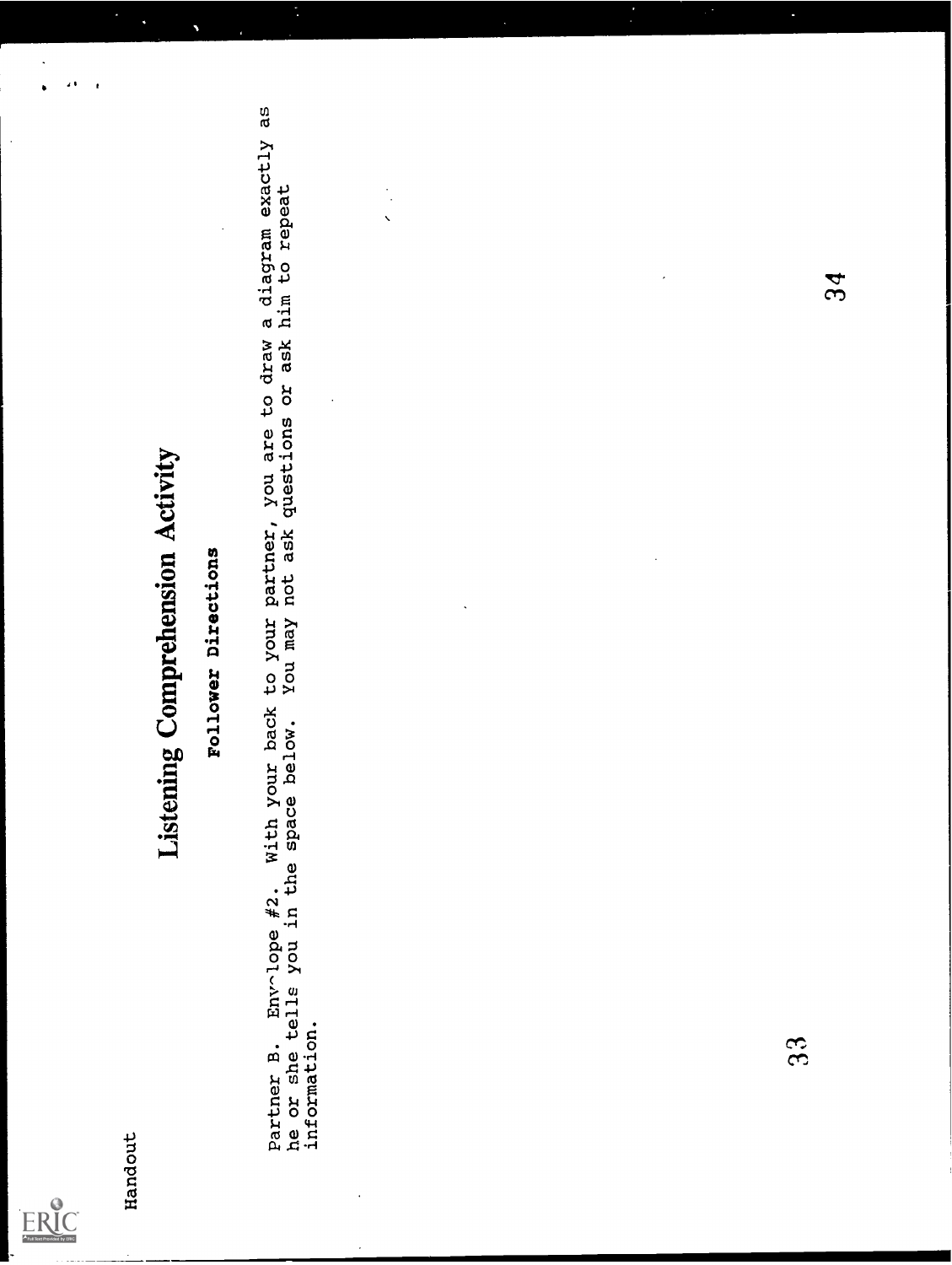

 $\overline{\mathbf{3}}$ 

J

Ensurance<br>
interfective<br>
content comparisons (Characteristics of Effective Listening<br>
content comparisons and the second content of the second content of the<br>
detective comparisons are compared to a second content of the s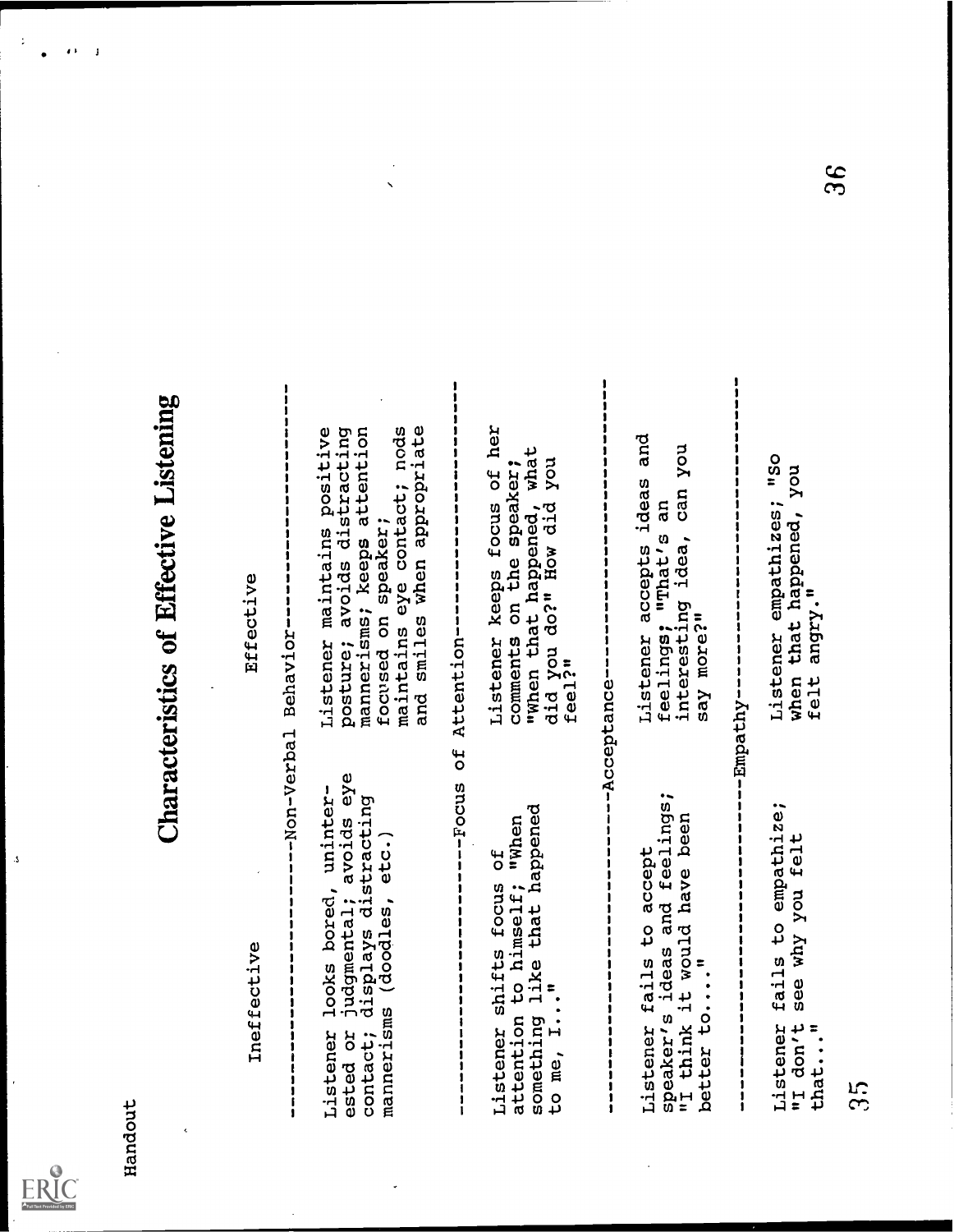

 $\overline{\mathbf{1}}$ 

Characteristics of Effective Listening<br>
instance<br>
interference<br>
interference<br>
interference<br>
interference<br>
interference<br>
interference<br>
interference<br>
interference<br>
interference<br>
interference<br>
interference<br>
interference<br>
inte

۸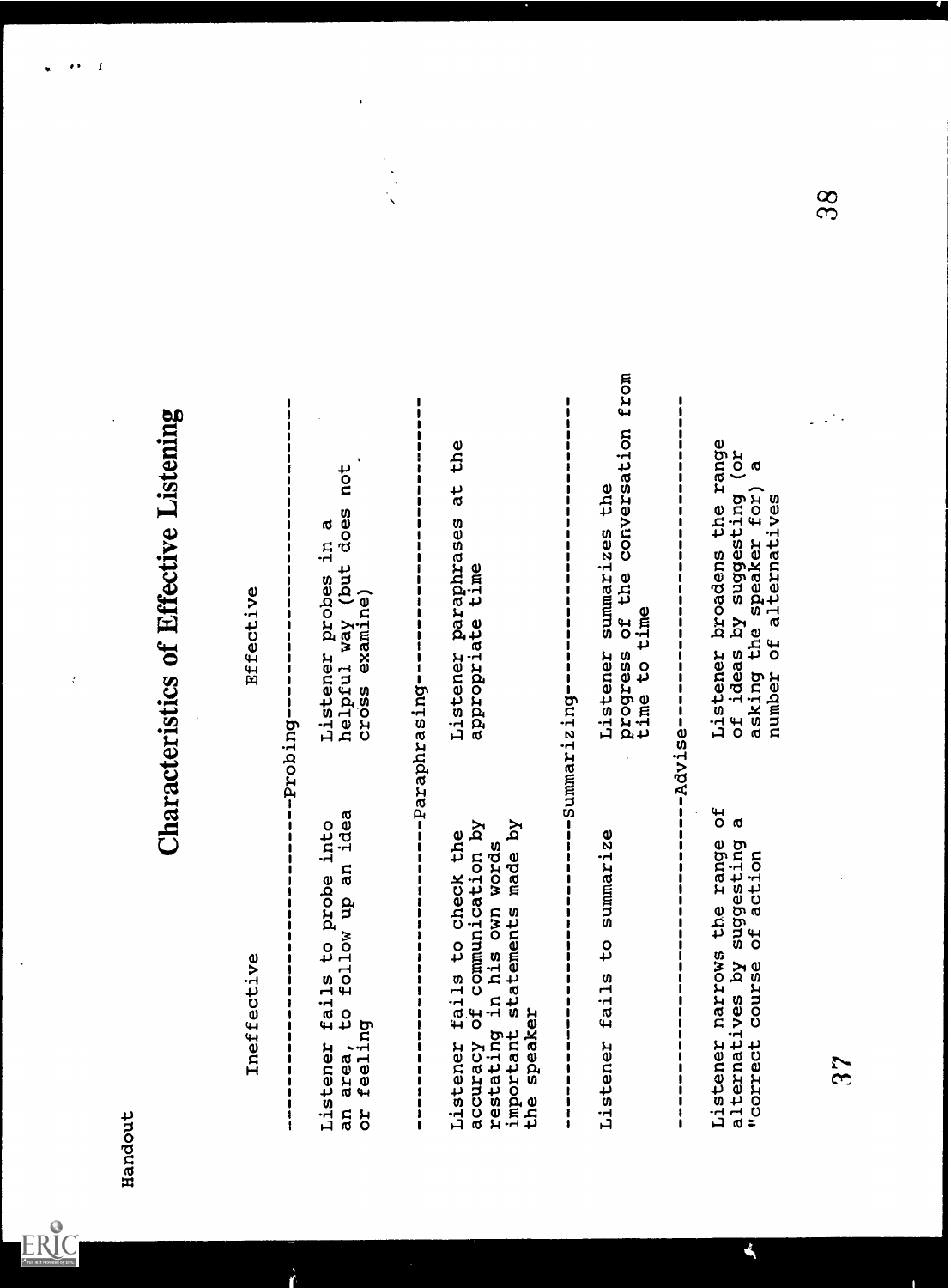

# Transparency  $\blacksquare$ <br>Nature gave man two ears but only one tongue, which is a gentle hint that he should listen more than he talks.<br> $\blacksquare$ <br>39 9 9 3 9 9 10 3 9 3 9 9 3 9 9 10 3 9 3 9 9 9 10 3 9 10 3 9 10 10 10 10 10 10 10 1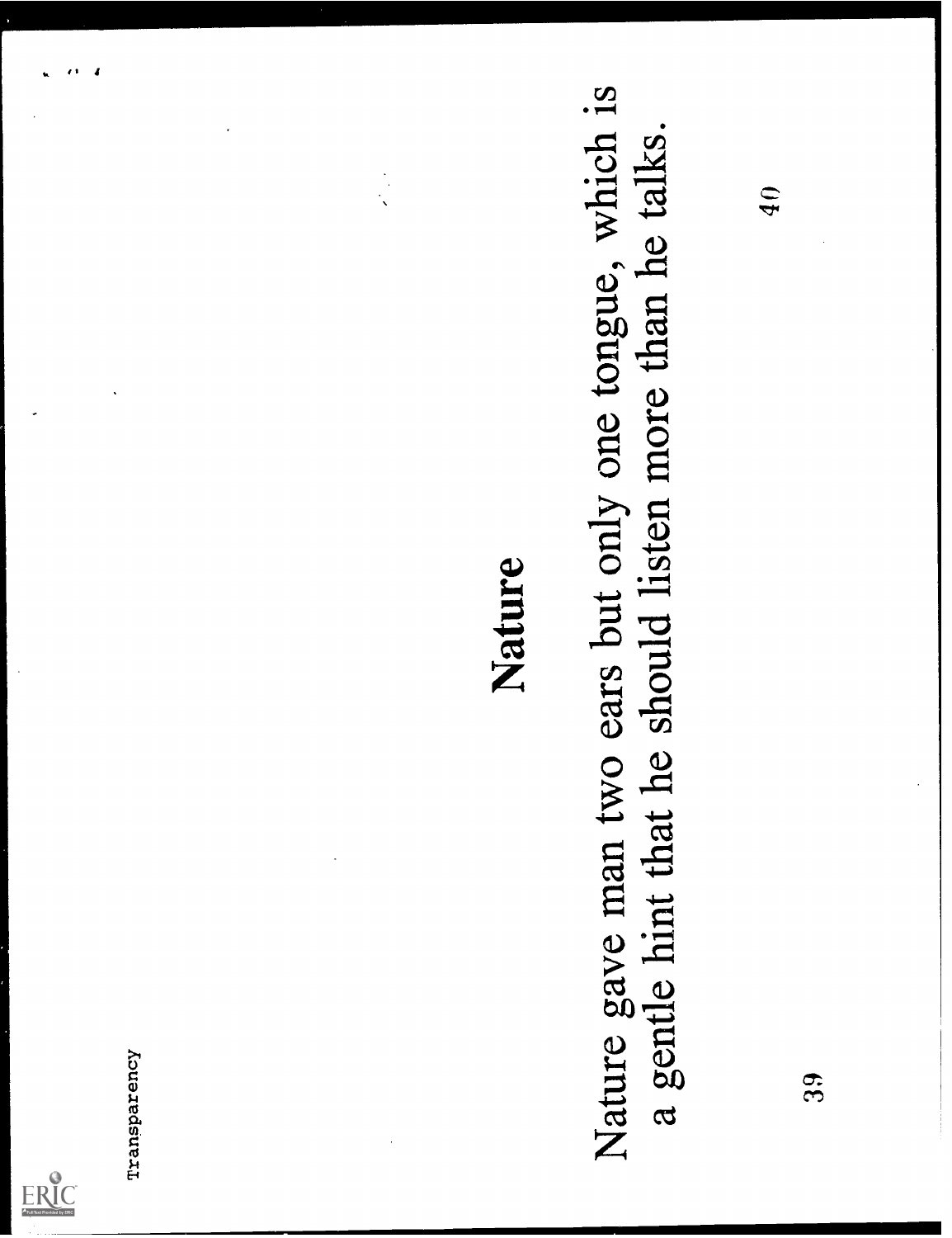

 $\bullet$  $\overline{\mathbf{r}}$  $\bullet$ 

gais one<br>
signation<br>
suggestion<br>
suggestion<br>
suggestion<br>
suggestion<br>
suggestion<br>
suggestion<br>
suggestion<br>
suggestion<br>
suggestion<br>
suggestion<br>
suggestion<br>
recent<br>
recent<br>
recent<br>
recent<br>
recent<br>
recent<br>
recent<br>
recent<br>
rece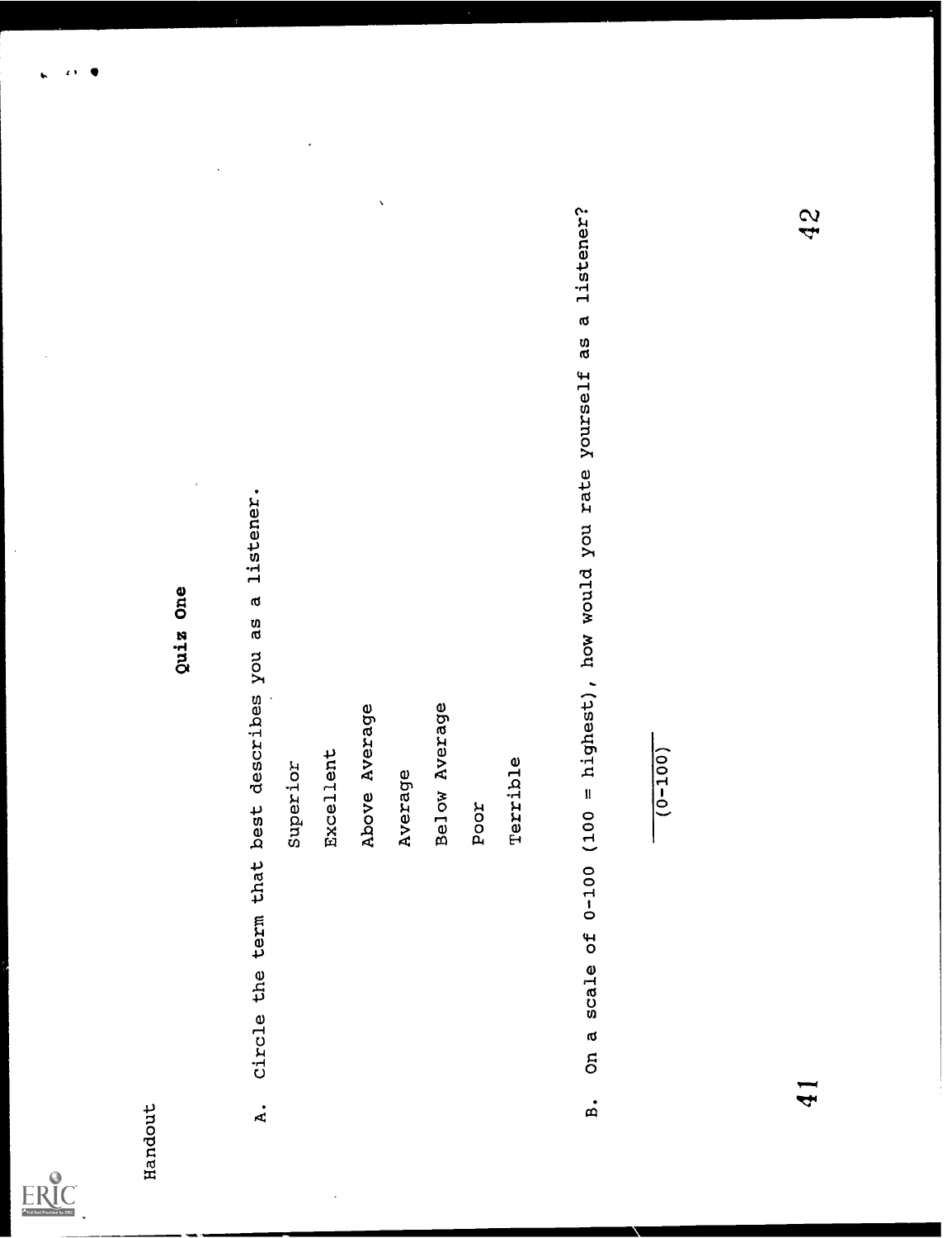

 $\overline{1}$ 

 $\ddot{\phantom{a}}$ 

Handout<br>
Move think the following youple would rate you as a listener?<br>  $\frac{1}{10-100}$ <br>
Your best friend  $\frac{1}{10-100}$ <br>
Your boss (0-100) Job subordinate (0-100) Job subordinate (0-100) 44<br>
Your spouse (0-100)  $\frac{1}{10-1$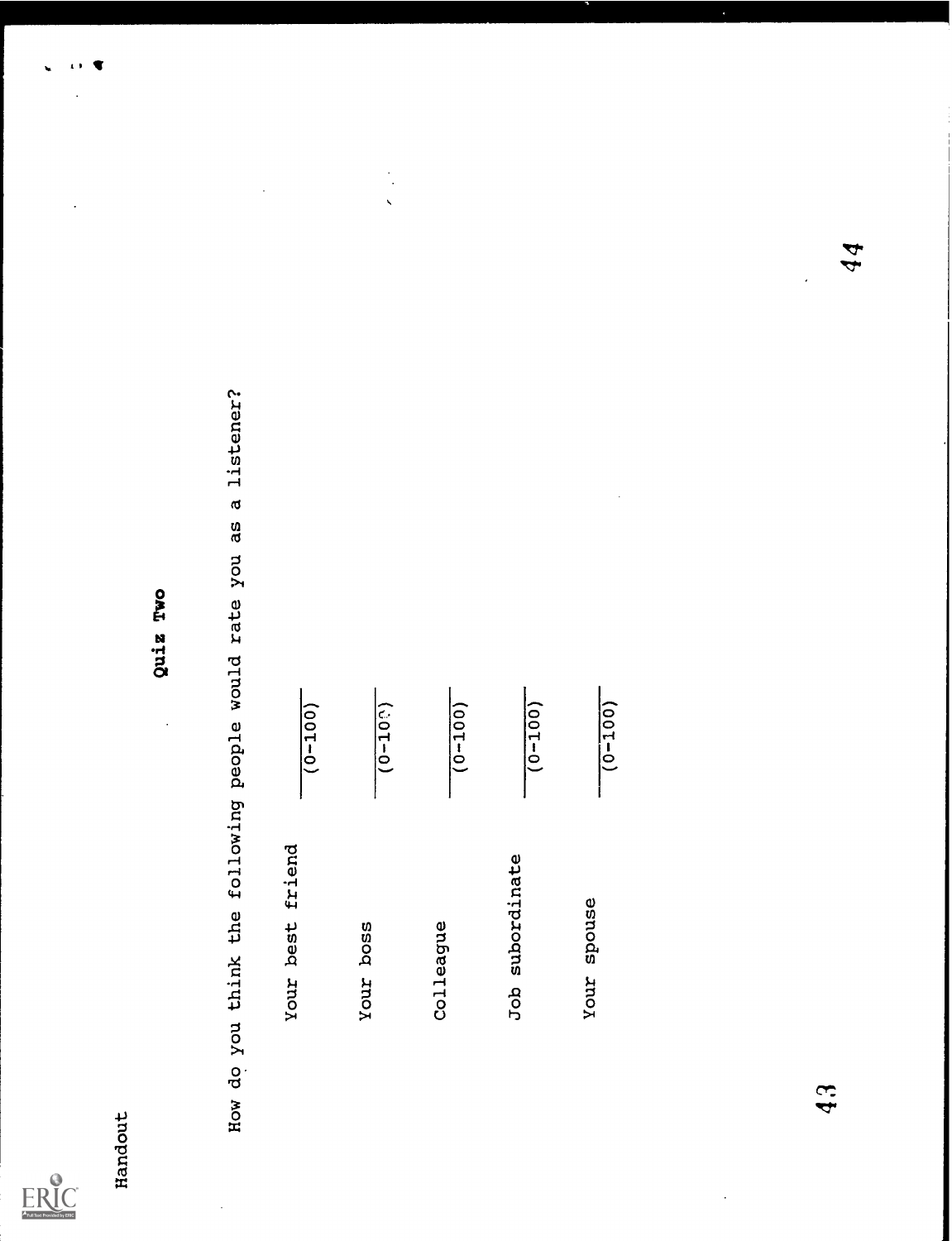

hendom:<br>This is how chear people have responded to the sum question changes in land, you have just announced.<br>This is now then people are responded to the sum questions are years of also. Tewar than 55 atend<br>the sum of the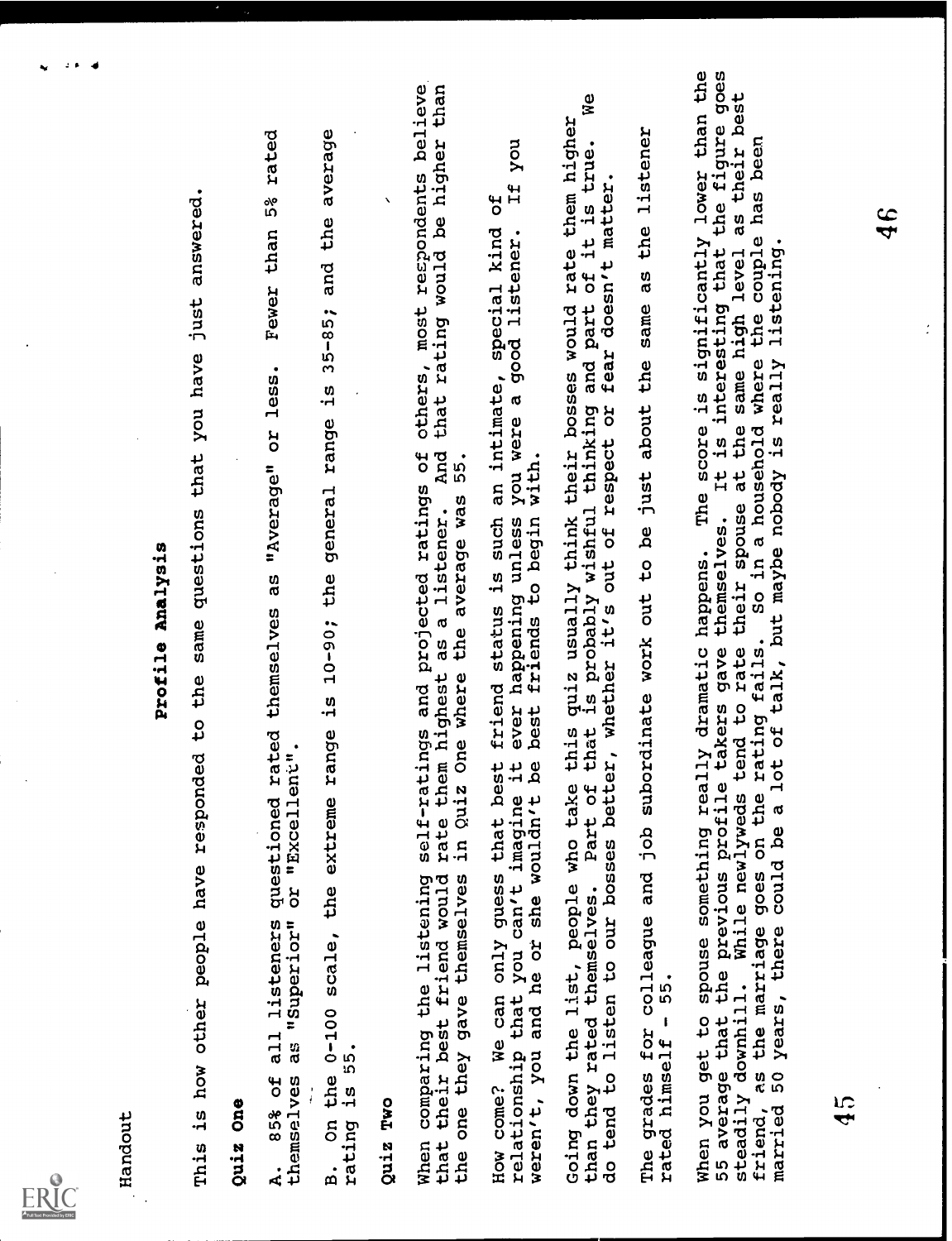

- 
- 
- 
- SIER<br>
Sensing: The ability to hear what is communicated.<br>
 Interpreting: To understand what is being communicated.<br>
 Evaluating: To consider the relevance of what is being communicated.<br>
 Evaluating: To consider the re